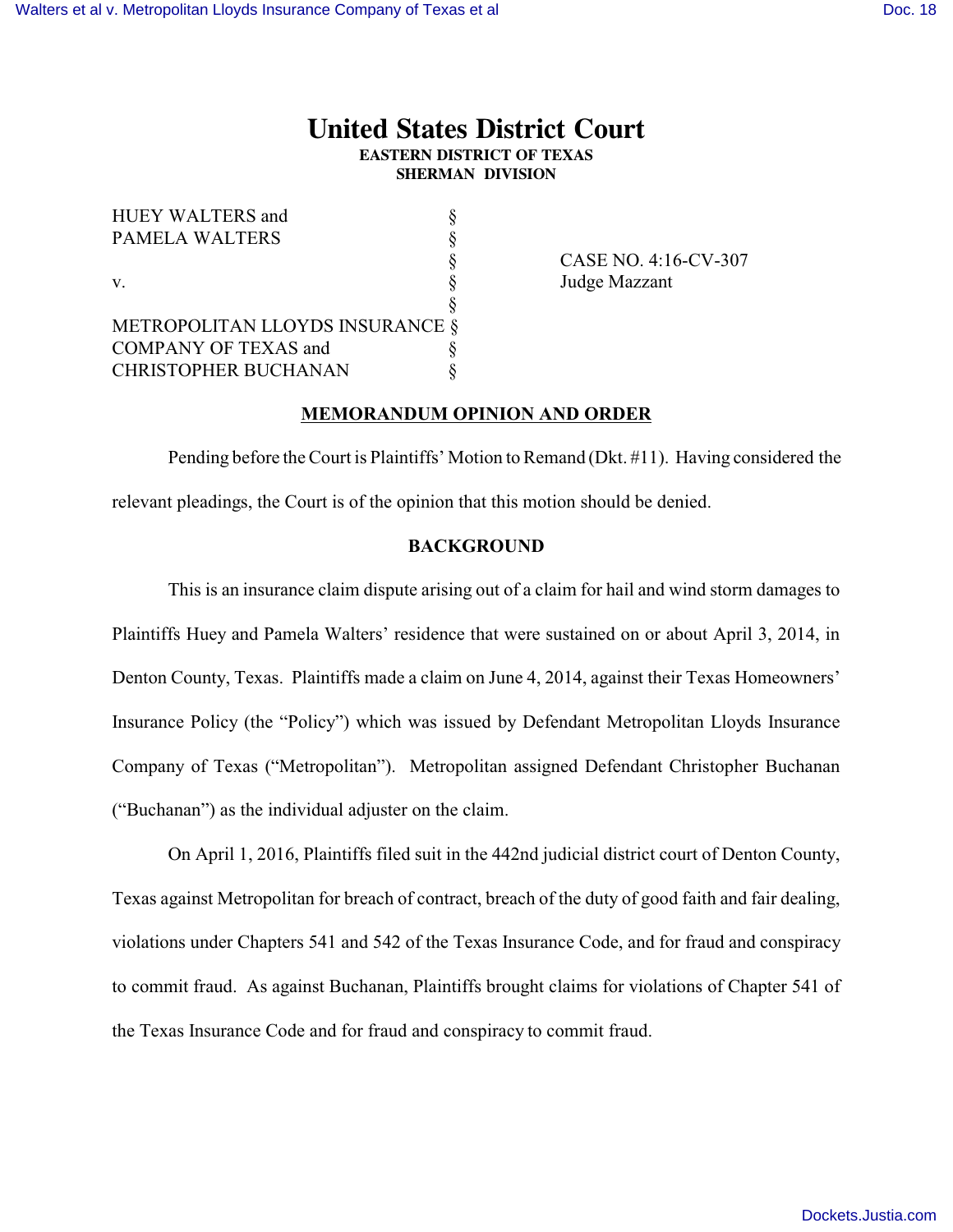On May 10, 2016, Metropolitan filed its Notice of Removal. Metropolitan asserts that this Court has diversity jurisdiction and that Buchanan was improperly joined to destroy diversity jurisdiction.

On June 10, 2016, Plaintiffs filed a motion to remand (Dkt. #11). On June 29, 2016, Metropolitan filed a response (Dkt. #14). On July 8, 2016, Plaintiffs filed a reply (Dkt. #17).

It is undisputed that Plaintiffs and Metroplitan are diverse and that the amount in controversy exceeds \$75,000. The only question is whether Buchanan, a Texas citizen, was improperly joined to defeat diversity jurisdiction.

#### **LEGAL STANDARD**

A defendant may remove any civil action from state court to a district court of the United States which has original jurisdiction. 28 U.S.C. § 1441. District courts have original jurisdiction over all civil actions that are between citizens of different states and involve an amount in controversy in excess of \$75,000, exclusive of interest and costs. 28 U.S.C. § 1332. The party seeking removal "bears the burden of establishing that federal jurisdiction exists and that removal was proper." *Manguno v. Prudential Prop. & Cas. Ins. Co.*, 276 F.3d 720, 723 (5th Cir. 2002); *Weaver v. Zurich Am. Ins. Co.*, No. Civ. A. H–10–1813, 2010 WL 3910053, at \*1 (S.D. Tex. Oct.1, 2010). The removal statute must "be strictly construed, and any doubt about the proprietyof removal must be resolved in favor of remand." *Gasch v. Hartford Accident & Indem. Co.*, 491 F.3d 278, 281–82 (5th Cir. 2007). A district court is required to remand the case to state court if, at any time before final judgment, it determines that it lacks subject matter jurisdiction. *See* 28 U.S.C. § 1447(c); *Groupo Dataflux v. Atlas Glob. Grp., L.P.*, 541 U.S. 567, 571 (2004).

"When assessing whether diversity jurisdiction exists, a court must disregard non-diverse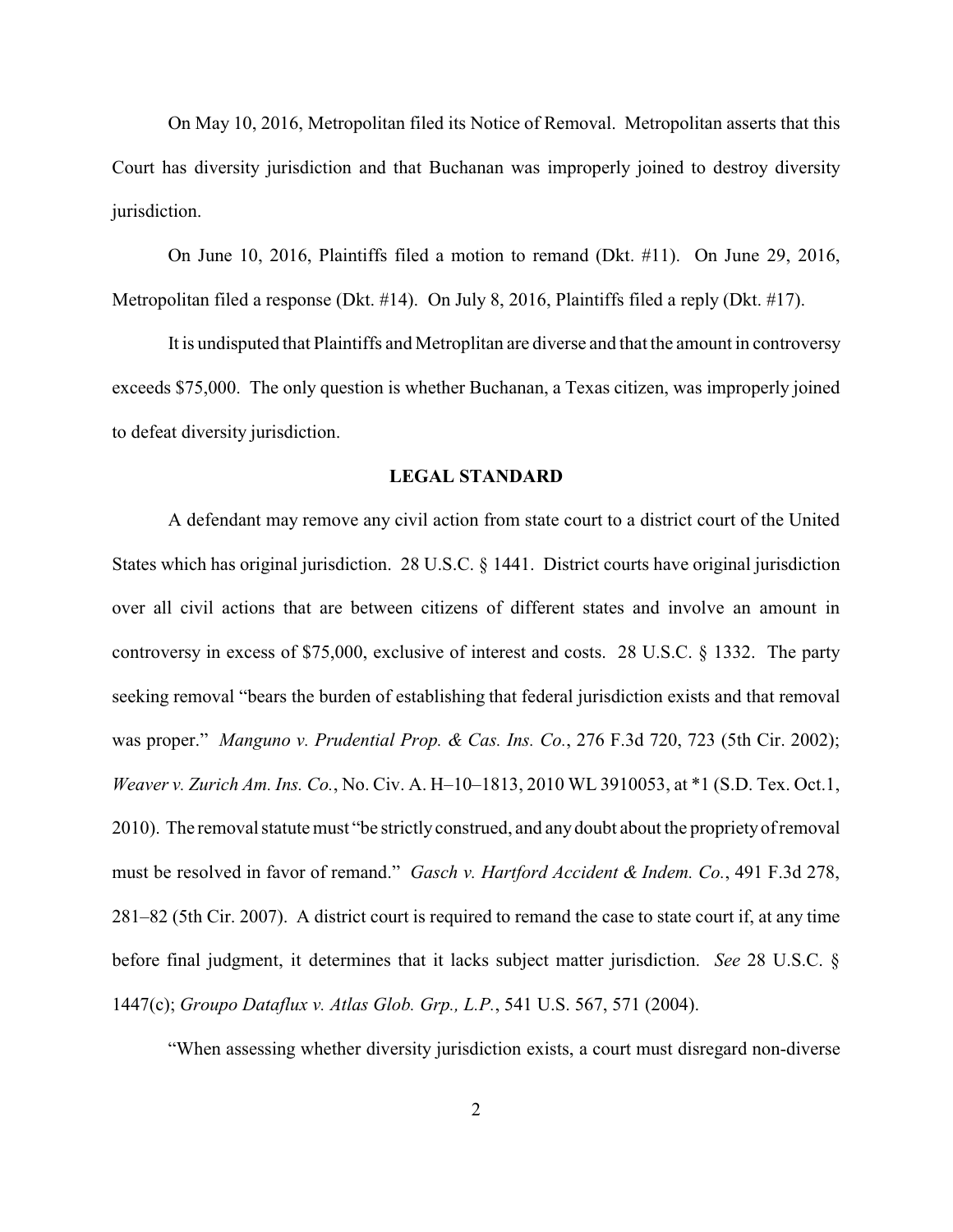citizenship of an improperly joined defendant." *Doucet v. State Farm Fire and Cas. Co.*, No. 1:09–CV–142, 2009 WL 3157478, at \*4 (E.D. Tex. Sept. 25, 2009) (citing *Smallwood v. Ill. Cent. R.R. Co.*, 385 F.3d 568, 572–73 (5th Cir. 2004)). A defendant who contends that a non-diverse party is improperly joined has a "heavy" burden of proof. *Green v. Amerada Hess Corp.*, 707 F.2d 201, 205 (5th Cir. 1983); *Great Plains Trust Co. v. Morgan Stanley Dean Witter & Co.*, 313 F.3d 305, 312 (5th Cir. 2002) (citation omitted). "In making its determination, the court must ordinarily evaluate all of the factual allegations in the plaintiff's state court pleadings in the light most favorable to the plaintiff, resolving all contested issues of substantive fact in favor of the plaintiff." *Green*, 707 F.2d at 205.

"The removing party must prove that there is absolutely no possibility that the plaintiff will be able to establish a cause of action against the in-state defendant in state court, or that there has been outright fraud in the plaintiff's pleading of jurisdictional facts." *Great Plains Trust*, 313 F.3d at 312 (quoting *Green*, 707 F.2d at 205). After the Court resolves all disputed questions of fact and all ambiguities in controlling state law in favor of the plaintiff, the Court determines whether the plaintiff has any possibility of recovery against the party whose joinder is questioned. *Id.* (citation omitted). If there is a reasonable basis for predicting that the state law might impose liability on the facts of the case, then there is no fraudulent joinder. *Id.* (citation omitted). This possibility must be reasonable and not just theoretical. *Id.*

A determination of improper joinder must be based on an analysis of the causes of action alleged in the complaint at the time of removal. *See Cavallini v. State Farm Mut. Auto Ins. Co.*, 44 F.3d 256, 264 (5th Cir. 1995). "A district court should ordinarily resolve [claims of] improper joinder by conducting a Rule 12(b)(6)-type analysis." *McDonal v. Abbott Labs.*, 408 F.3d 177, 183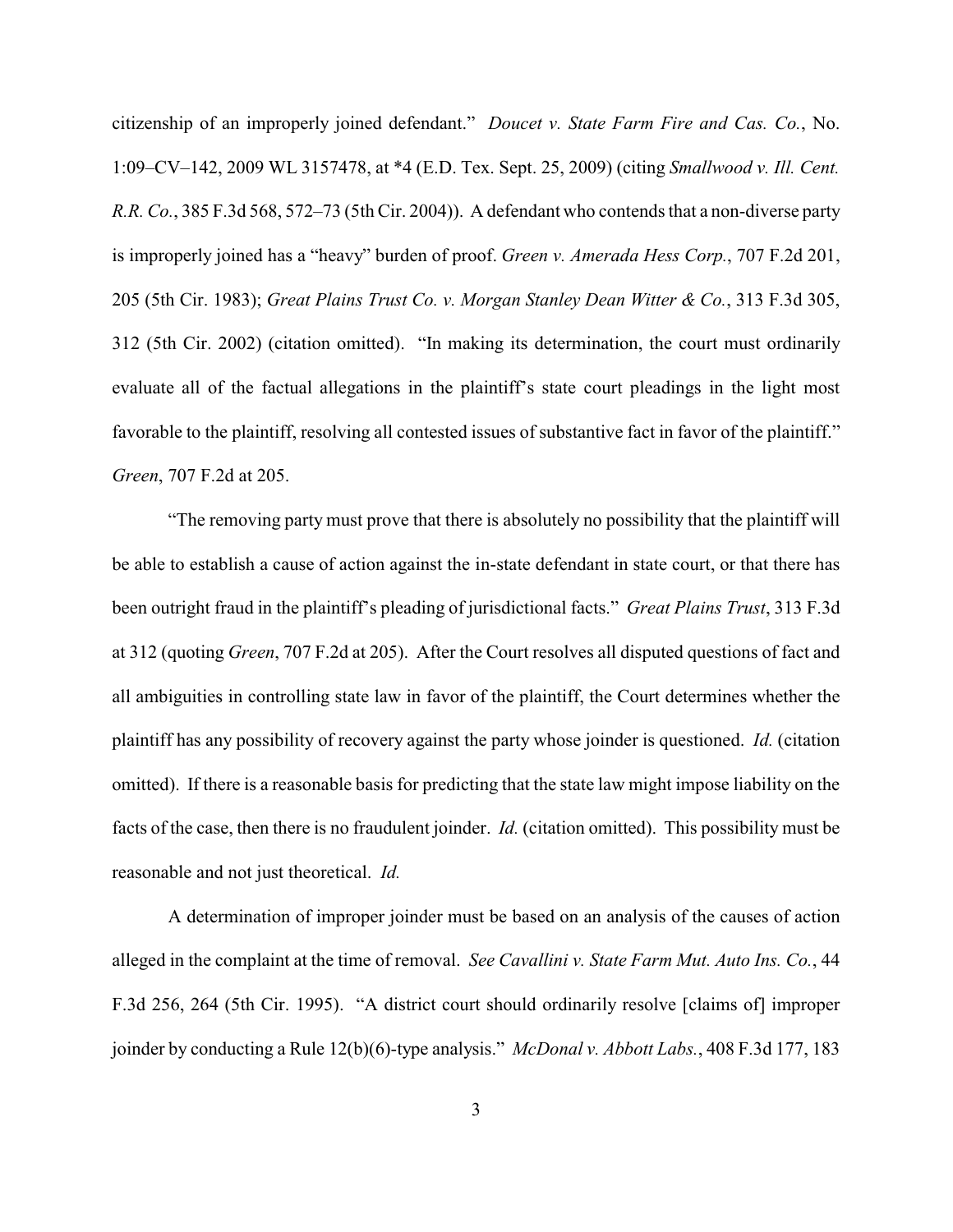n.6 (5th Cir. 2005); *see also Boone v. Citigroup, Inc.*, 416 F.3d 382, 388 (5th Cir. 2005). "[I]f a plaintiff can survive a Rule 12(b)(6)-type challenge, there is generally no improper joinder." *Guillory v. PPG Indus., Inc.*, 434 F.3d 303, 309 (5th Cir. 2005) (citation omitted); *Smallwood*, 385 F.3d at 573. The Court, however, must carefully distinguish an attack on the overall merits of the case from a showing that defendants were improperly joined in order to defeat diversity. *See Smallwood*, 385 F.3d at 573; *see also Gasch* 491 F.3d at 284. However, plaintiff must plead "enough facts to state a claim to relief that is plausible on its face." *Bell Atl. Corp. v. Twombly*, 550 U.S. 544, 570 (2007). There are cases in which a further summary inquiry is appropriate to "identify the presence of discrete and undisputed facts that would preclude plaintiff's recovery against the in-state defendant." *Smallwood*, 385 F.3d at 573-74; *Guillory*, 434 F.3d at 311.

"In evaluating a claim of fraudulent joinder, we do not determine whether the plaintiff will actually or even probably prevail on the merits of the claim, but look only for a possibility that the plaintiff may do so." *Rodriguez v. Sabatino*, 120 F.3d 589, 591 (5th Cir. 1997); *see Guillory*, 434 F.3d at 308-09. "If that possibility exists, a good faith assertion of such an expectancy in a state court is not a sham…and is not fraudulent in fact or in law." *B., Inc. v. Miller Brewing Co.*, 663 F.2d 545, 550 (5th Cir. Unit A Dec. 1981) (citation omitted). "If there is 'arguably a reasonable basis for predicting that the state law might impose liability on the facts involved,' then there is no fraudulent joinder," and the case must be remanded for lack of diversity. *Great Plains Tr.*, 313 F.3d at 312 (citation omitted); *Sid Richardson Carbon &Gasoline Co. v. Interenergy Res. Inc.*, 99 F.3d 746, 751 (5th Cir. 1996).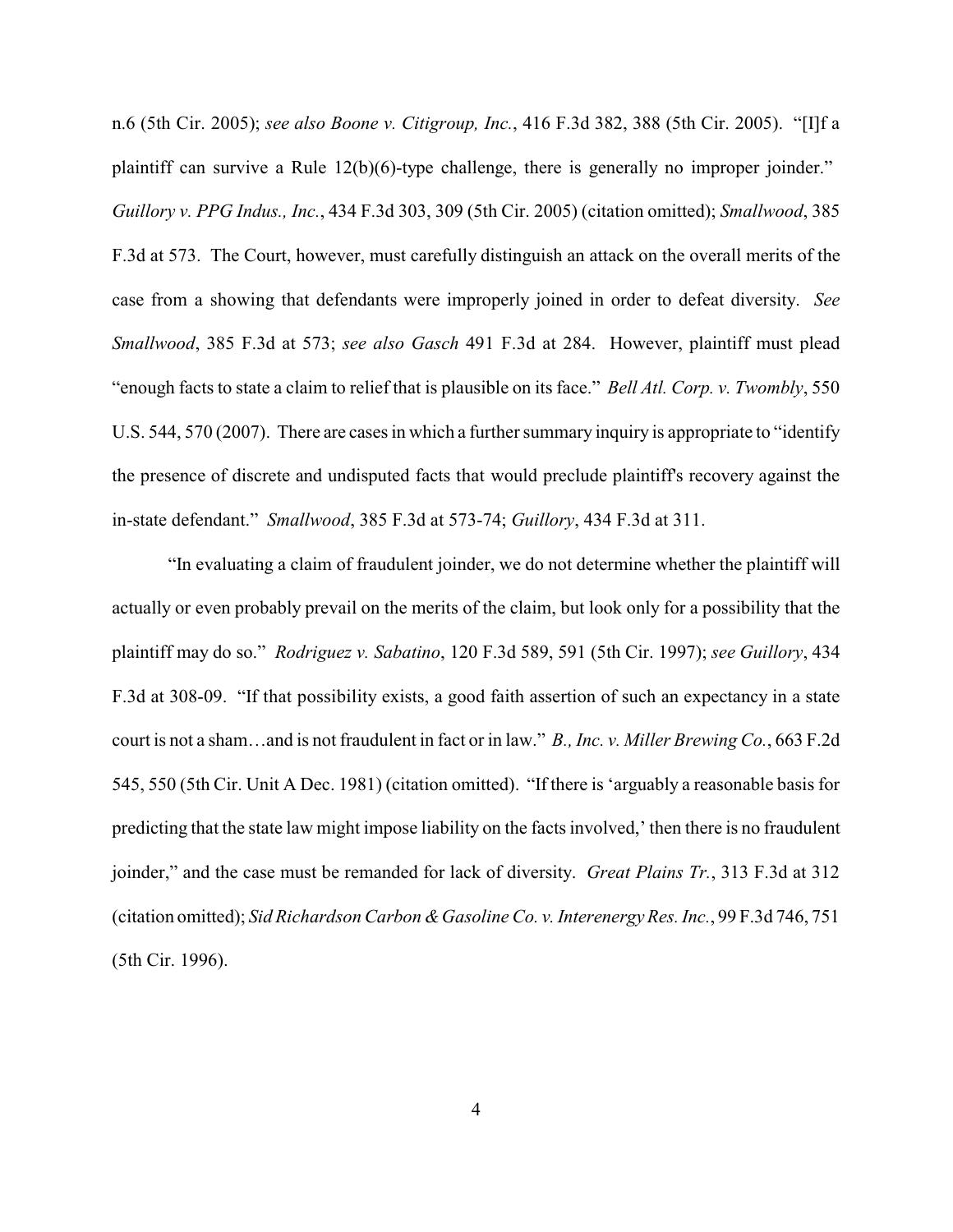#### **ANALYSIS**

A defendant alleging improper joinder has the heavy burden of demonstrating either (1) actual fraud in the pleading of jurisdictional facts or (2) the plaintiff's inability to establish a cause of action against the non-diverse party in state court. *Crockett v. R.J. Reynolds Tobacco Co.*, 436 F.3d 529, 532 (5th Cir. 2006). Under the second prong, which provides the relevant inquiry in this case, the standard is whether the defendant has demonstrated that there is no reasonable basis to predict that the plaintiff might be able to recover against the in-state defendant. *See Smallwood*, 385 F.3d at 573. The question for the Court is whether Metropolitan has shown that Plaintiffs have *no possibility* of establishing a valid cause of action against the non-diverse defendant, Buchanan.

First, the Court must decide which standard to apply in the examination of Plaintiffs' state court petition. Although this Court has applied the federal pleading standard in addressing the question of improper joinder in past decisions, other courts applied the lesser state court standard. The Fifth Circuit recentlyclarified that the federal pleading sufficiencystandard applies to analyzing improper joinder. *See Int'l Energy Ventures Mgmt., L.L.C. v. United Energy Grp., Ltd.*, 818 F.3d 193, 208 (5th Cir. 2016).

Metropolitan correctly asserts that under Texas law an insured may have a valid cause of action against an insurance adjuster under the proper circumstances, but only if sufficient facts exist and are pleaded involving allegedly harmful conduct by that adjuster toward Plaintiffs. Texas law does permit adjusters like Buchanan to be held individually liable for violations of the Texas Insurance Code. *See* Tex. Ins. Code § 541.002(2) (defining "person" to include "adjuster"); *see also Hornbuckle v. State Farm Lloyds*, 385 F.3d 538, 544 (5th Cir. 2004). But for an adjuster to be held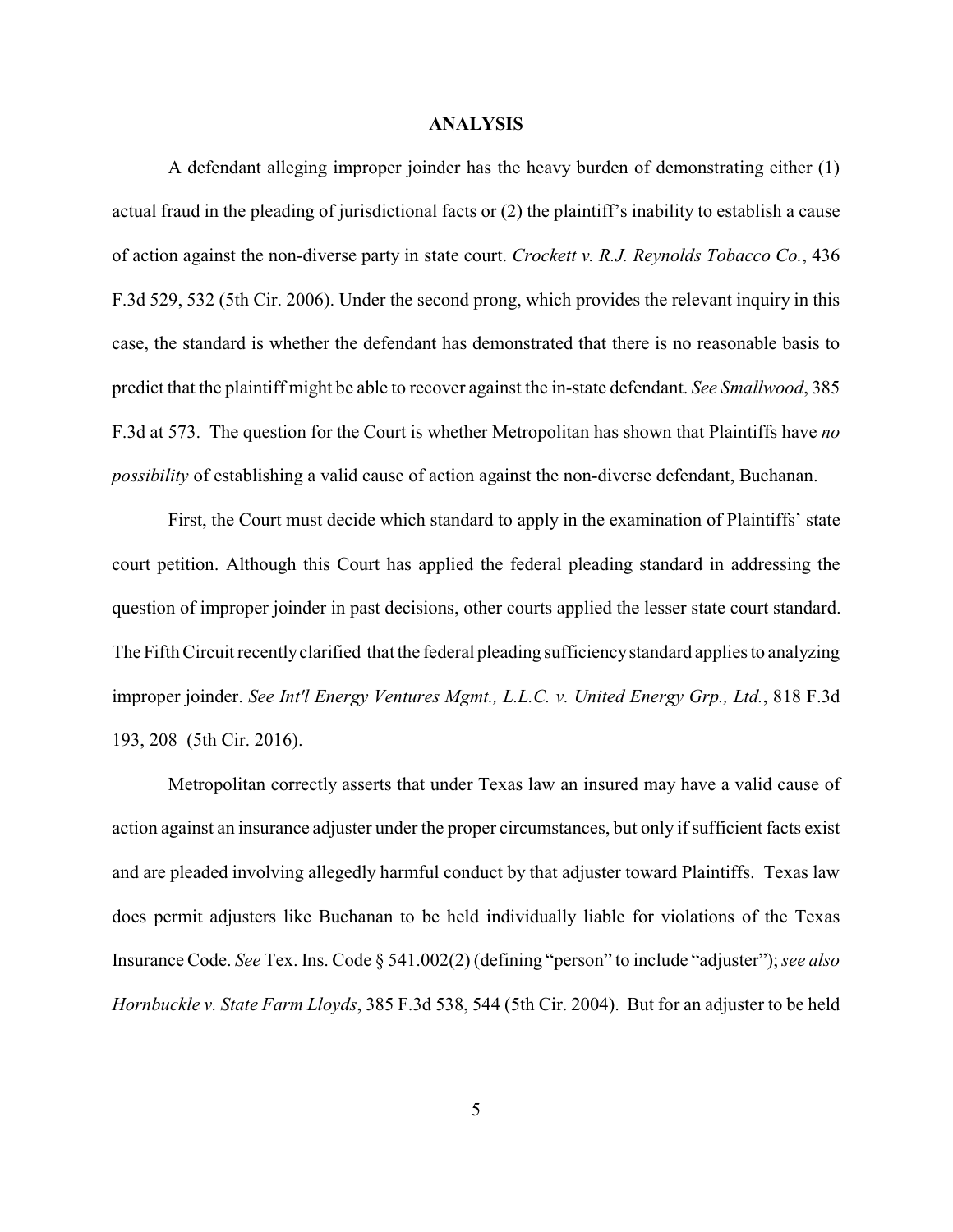individually liable, they have to have committed some act that is prohibited by the section, not just be connected to an insurance company's denial of coverage.

There are no such allegations in this case. Plaintiffs' Petition alleges only that the Plaintiffs were insured by Metropolitan, that their insured property was damaged by wind or hail in April of 2014, that they submitted a claim for that damage to Metropolitan, that Metropolitan utilized Defendant Buchanan to investigate the claim, and general allegations that Buchanan was inadequately trained and failed to thoroughly investigate, conducted an outcome-oriented investigation, made misrepresentations and omissions and unfairlyinvestigated the claim. Plaintiffs allege only boilerplate allegations that Buchanan was "improperly trained to handle claims of this nature and performed an unreasonable investigation of Plaintiffs' damages," and utilized "unfair settlement practices." No additional facts are alleged. Metropolitan asserts that Plaintiffs vaguely allege that it and Buchanan made negligent misrepresentations, but Plaintiffs fail to specify a single alleged misrepresentation in either their Original Petition or Motion to Remand. There are no factual allegations of misconduct on the part of Buchanan. The misrepresentation must be about the details of a policy, not the facts giving rise to a claim for coverage. General allegations that Buchanan's investigation caused Plaintiffs harm because it resulted in an underevaluation of the claims is not sufficient because there are no factual allegations of independent conduct on Buchanan's part which caused any harm.

The Court agrees that Plaintiffs' allegations against Buchanan have no basis in law or fact, and finds that Plaintiffs have no possibility of establishing a valid cause of action against Buchanan. Plaintiffs simply do not have plausible claims against Buchanan. *See Messersmith v. Nationwide Mut. Fire Ins. Co.*, 10 F. Supp. 3d 721, 723 (N.D. Tex. 2014).